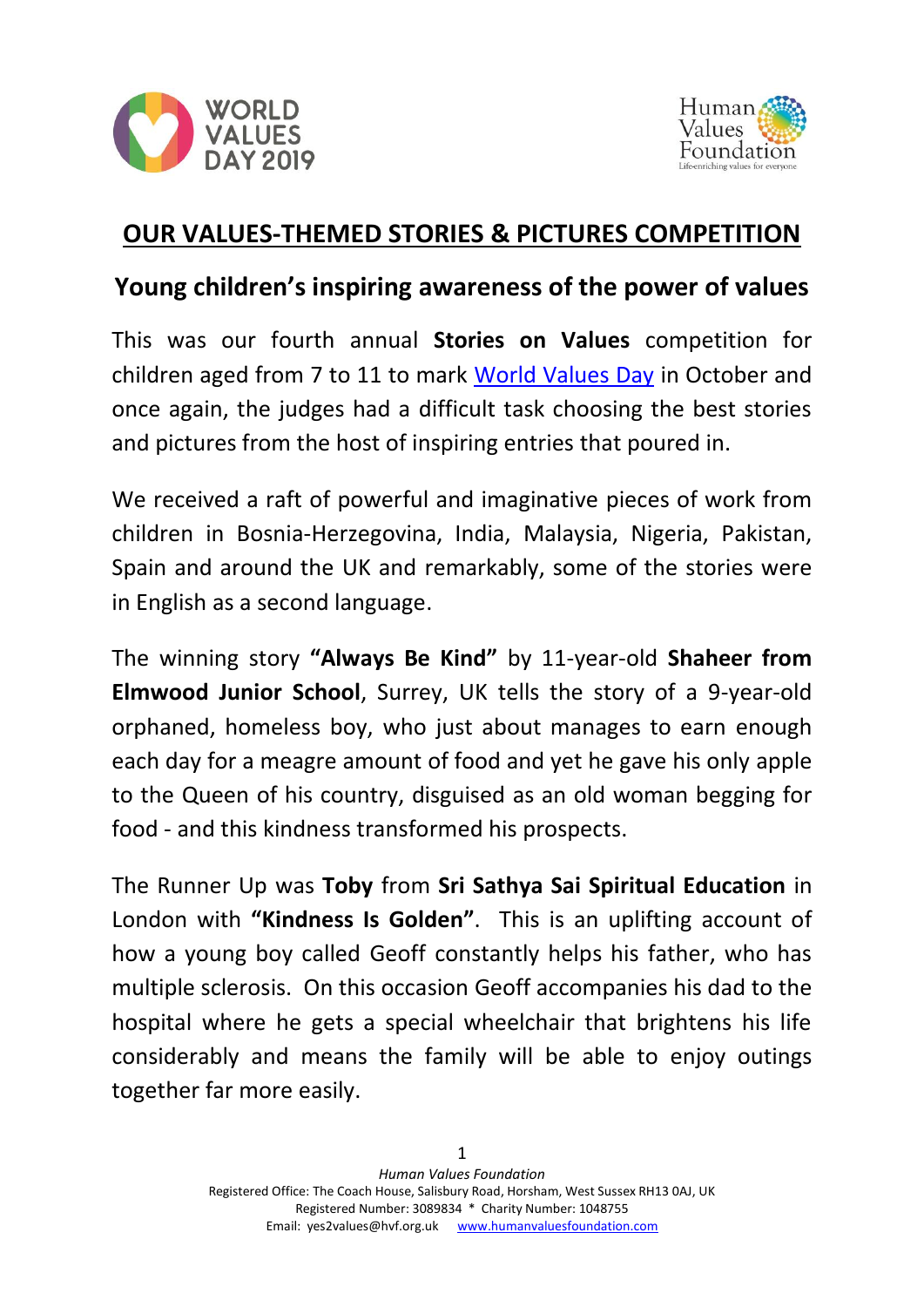There was a delightful array of pictures with prizes being awarded to 6-year-old **Sofia** from **Capel Manor Primary School** in London for "**Kindness Is My Magic"**, 9-year-old **Bhavish** from **Samsidh Mount Litera Zee School - Vidyaranayapura** in Bangalore, India for "**Save Trees"**, and 8-year-old **Ambiya** from **Manor Junior School** in Essex, UK for the series of illustrations in her story "**The Jungle Adventure"**.

We would like to thank and congratulate ALL the children who took part in this year's competition for their amazing submissions. From both the stories and the pictures, the quality of their thinking and sensitivity about what is valuable in life shines through and their ability to convey such profound thoughts is a reflection of the lifeenriching values education work taking place in their schools and being further supported at home by their parents, carers and others.

#### **This year's winners**

Here are this year's prize winners. The schools can feel very proud of these pupils. The storywriters have won book tokens for their school libraries worth £150 for the Winner, £75 for the Runner Up and £25 for each of the highly recommended stories.

| <b>Place</b>               | <b>Story</b>                 | Author         | Age | <b>School</b>                                    | Country |
|----------------------------|------------------------------|----------------|-----|--------------------------------------------------|---------|
| 1st                        | <b>Always Be Kind</b>        | <b>Shaheer</b> | 11  | Elmwood Junior School, Surrey                    | UK      |
| 2nd                        | <b>Kindness Is Golden</b>    | Toby           | 9   | Sri Sathya Sai Spiritual Education, London       | UK      |
| <b>HIGHLY RECOMMENDED:</b> |                              |                |     |                                                  |         |
|                            | <b>Everlasting Happiness</b> | Grace          | 9   | Living Values Children's Education Foundation    | Nigeria |
|                            | <b>Living Better Lives</b>   | Joy            | 10  | Living Values Children's Education Foundation    | Nigeria |
|                            | <b>Love And Kindness</b>     | <b>Shreyas</b> | 10  | Samsidh Mount Litera Zee School - HSR Extension  | India   |
|                            | <b>Teamwork Always Wins</b>  | Pranav         | 8   | NIVE - New Horizon Public School                 | India   |
|                            | <b>The Brave Friend</b>      | Eeshan         | 8   | NIVE - New Horizon Public School                 | India   |
|                            | <b>The Cunning Fake Fall</b> | Lorenzo        | 9   | Holme Grange School, Berkshire                   | UK      |
|                            | <b>Picture</b>               | Artist         | Age | <b>School</b>                                    | Country |
|                            | <b>Kindness Is My Magic</b>  | <b>Sofia</b>   | 6   | Capel Manor Primary School, London               | UK      |
|                            | <b>Save Trees</b>            | <b>Bhavish</b> | 9   | Samsidh Mount Litera Zee School - Vidyaranyapura | India   |
|                            | <b>The Jungle Adventure</b>  | Ambiya         | 8   | Manor Junior School, Essex                       | UK      |